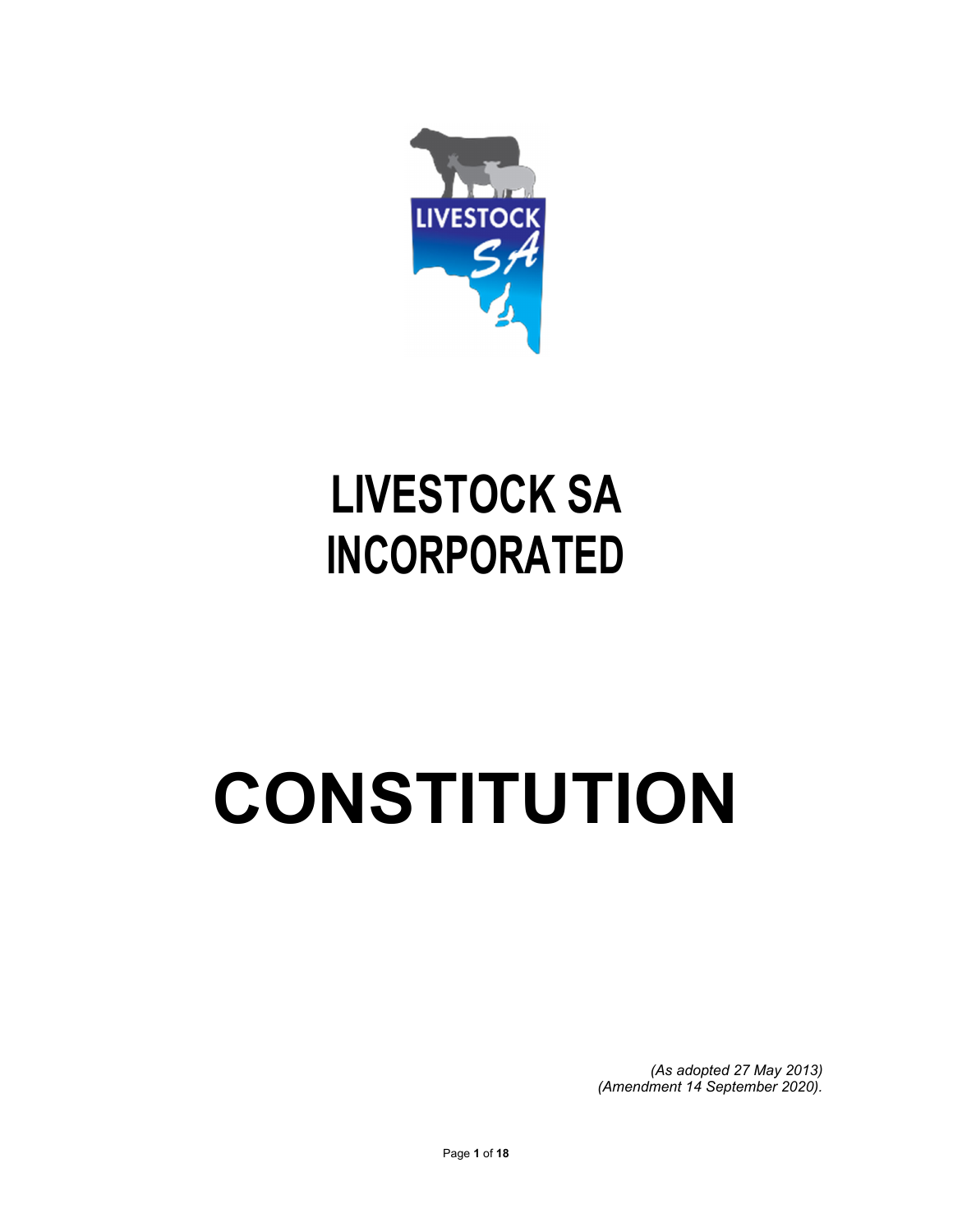# **CONSTITUTION**

# **TABLE OF CONTENTS**

| 10. |  |
|-----|--|
| 11. |  |
| 12. |  |
| 13. |  |
| 14. |  |
| 15. |  |
| 16. |  |
| 17. |  |
| 18. |  |
| 19. |  |
| 20. |  |
| 21. |  |
| 22. |  |
| 23. |  |
| 24. |  |
| 25. |  |
| 26. |  |
| 27. |  |
| 28. |  |
| 29. |  |
| 30. |  |
| 31. |  |
| 32. |  |
| 33. |  |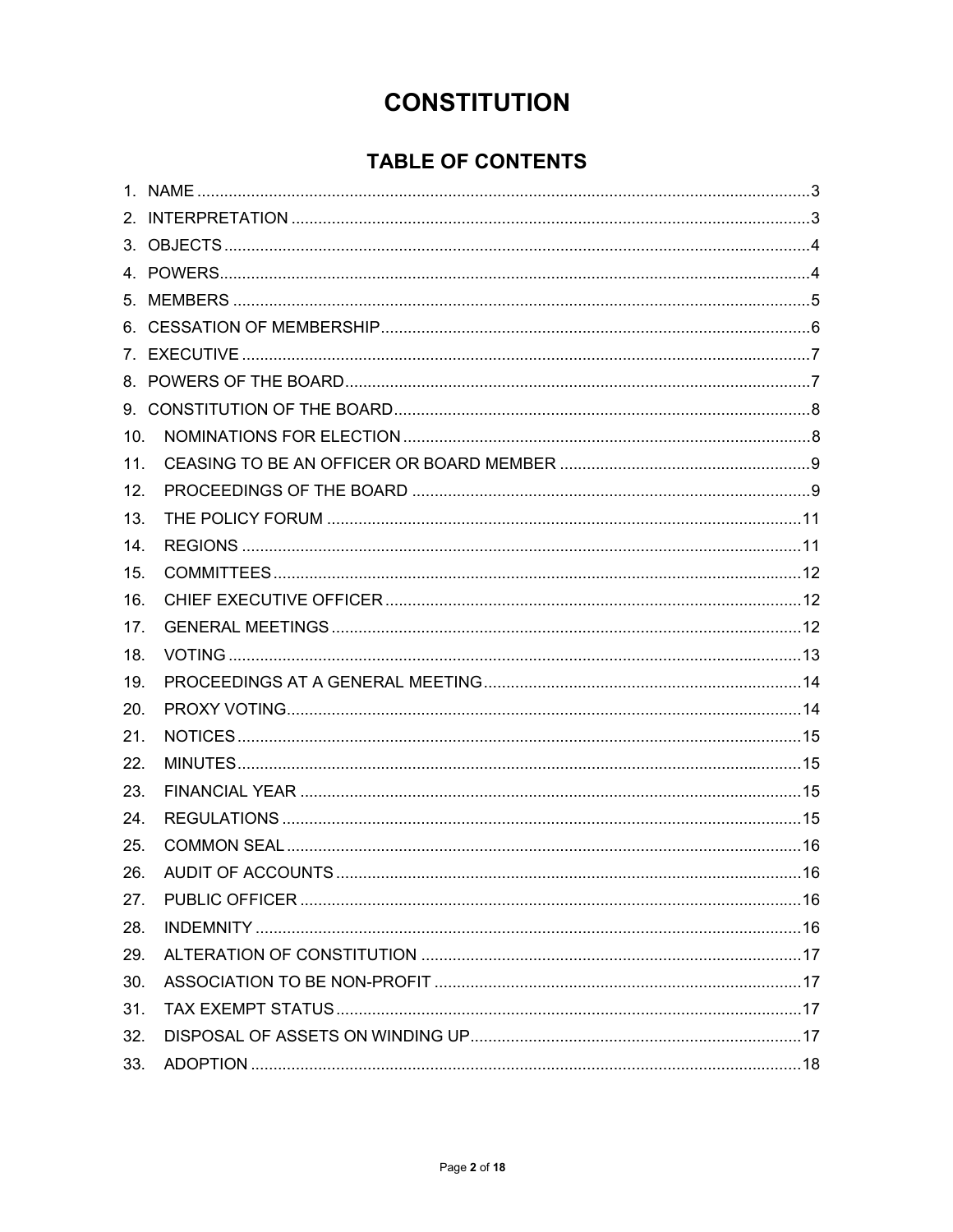#### **CONSTITUTION**

### **PART 1: PRELIMINARY**

#### **1. NAME**

The name of the Association is "Livestock SA Incorporated".

#### **2. INTERPRETATION**

2.1. In this Constitution, unless the context otherwise requires or some other meaning is clearly intended:

*"Accounts"* has the same meaning as in the Act;

*"Act"* means the Associations Incorporation Act 1985 (SA), as amended or replaced from time to time;

*"Annual General Meeting"* is the General Meeting of the Association which must be held in each Financial Year within five (5) months after the end of the preceding Financial Year in accordance with Clause 17.1;

*"Arm of the Association"* means the Board, the Executive, the Policy Forum, the Regions and the committees;

*"Association"* means Livestock SA Incorporated;

*"Board"* means the board of management of the Association;

*"Board Member"* means a member of the Board;

*"Chief Executive Officer"* means the principal executive officer of the Association;

*"Committee"* means a committee established under this Constitution and the Regulations;

*"Electronic Communication"* means communication in the form of email, SMS or other method approved by the Board;

*"Executive"* means the President, the Vice-President and the Treasurer who are members of the Board;

*"General Board Member"* is a member of the Board other than the Executive;

*"Industry Levies"* mean levies paid by Livestock Producers pursuant to the *Primary Industries Funding Scheme Act 1998* (SA) and corresponding regulations made under that Act (as amended from time to time) and/or industry levies declared by Regulation of the Association to be industry levies for the purposes of this Constitution;

*"Livestock"* means any animal raised for food and/or fibre production;

*"Livestock Producer"* means a person or business entity, however constituted, that is engaged in Livestock Production;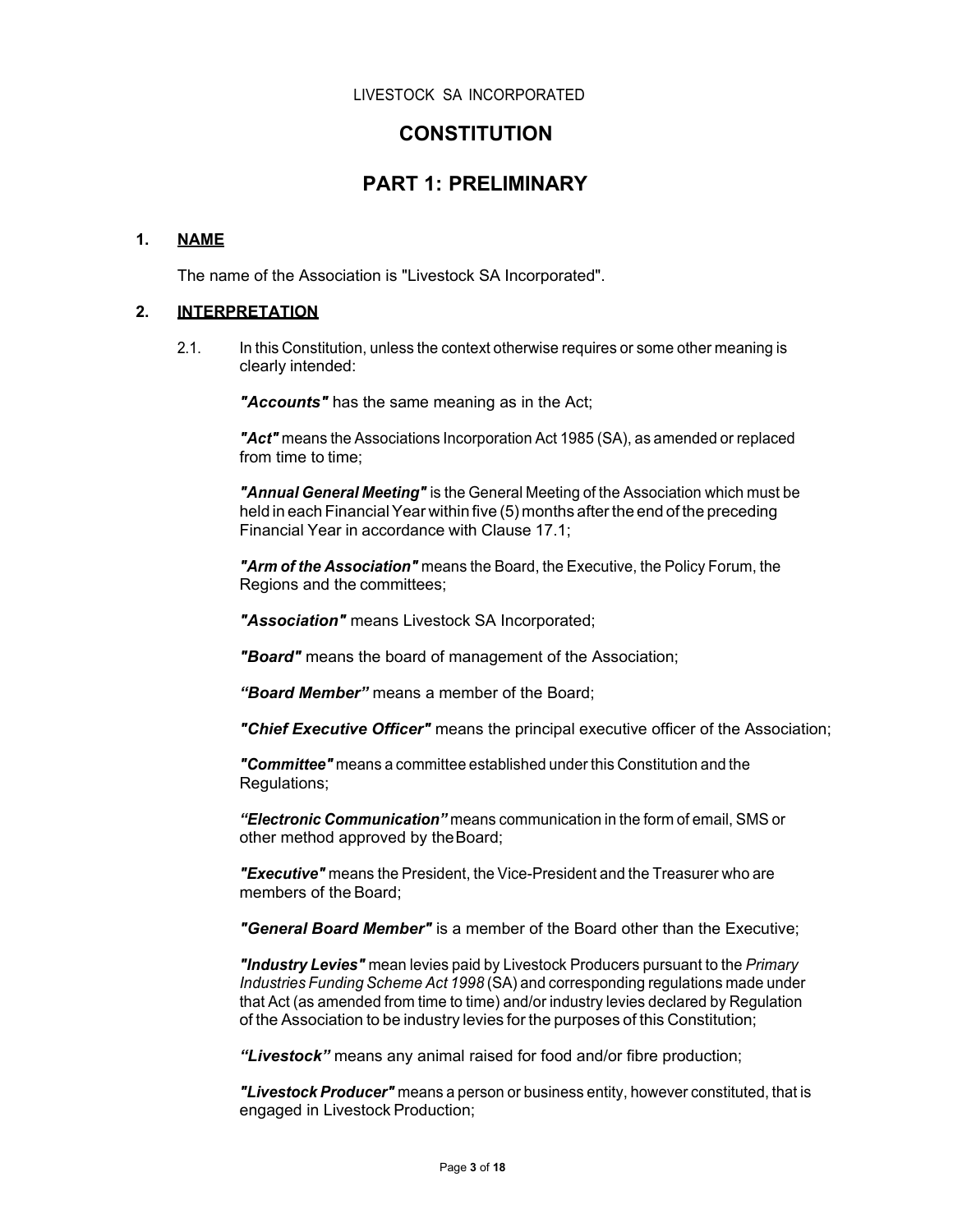*"Livestock Production"* means any form of livestock production for food and/or fibre, excluding pork and poultry;

*"Member"* means a member of the Association;

*"Office"* means one of the positions on the Executive;

*"Officer"* has the meaning provided in the Act;

*"Policy Forum"* means the policy forum established under this Constitution and the Regulations;

*"Poll"* means the casting or recording of the votes of the Association;

*"Region"* means a region of the Association established under this Constitution;

*"Regulation"* means a Regulation made under this Constitution;

*"Special Resolution"* means a resolution passed by a majority of not less than 75% of the Members who cast valid votes in accordance with the Regulations.

- 2.2. A reference to alteration of this Constitution or variation of a Regulation includes addition or substitution.
- 2.3. Words importing a person include any body corporate or association whether incorporated or not (including a partnership) and words importing the singular include the plural and vice versa.
- 2.4. The headings to clauses do not form part of this Constitution.

#### **3. OBJECTS**

The objects of the Association are:

3.1. to advance the common interests of Members or groups of Members in Livestock Production and associated activities whilst remaining non-party political and non-sectarian.

#### **4. POWERS**

- 4.1. The Association has, in addition and without prejudice to the powers conferred by Section 25 of the Act, power:
	- 4.1.1. to retain and employ persons for the purposes of the Association;
	- 4.1.2. to raise revenue from such sources as the Board shall determine from time to time including, without limitation:
		- 4.1.2.1. membership subscriptions raised from Members; and
		- 4.1.2.2. commercial activities of any kind consistent with or incidental to the objects of the Association;
	- 4.1.3. to invest and deal with its moneys in such manner as the Association thinks beneficial to the Association (whether or not the investment is an authorised trustee investment);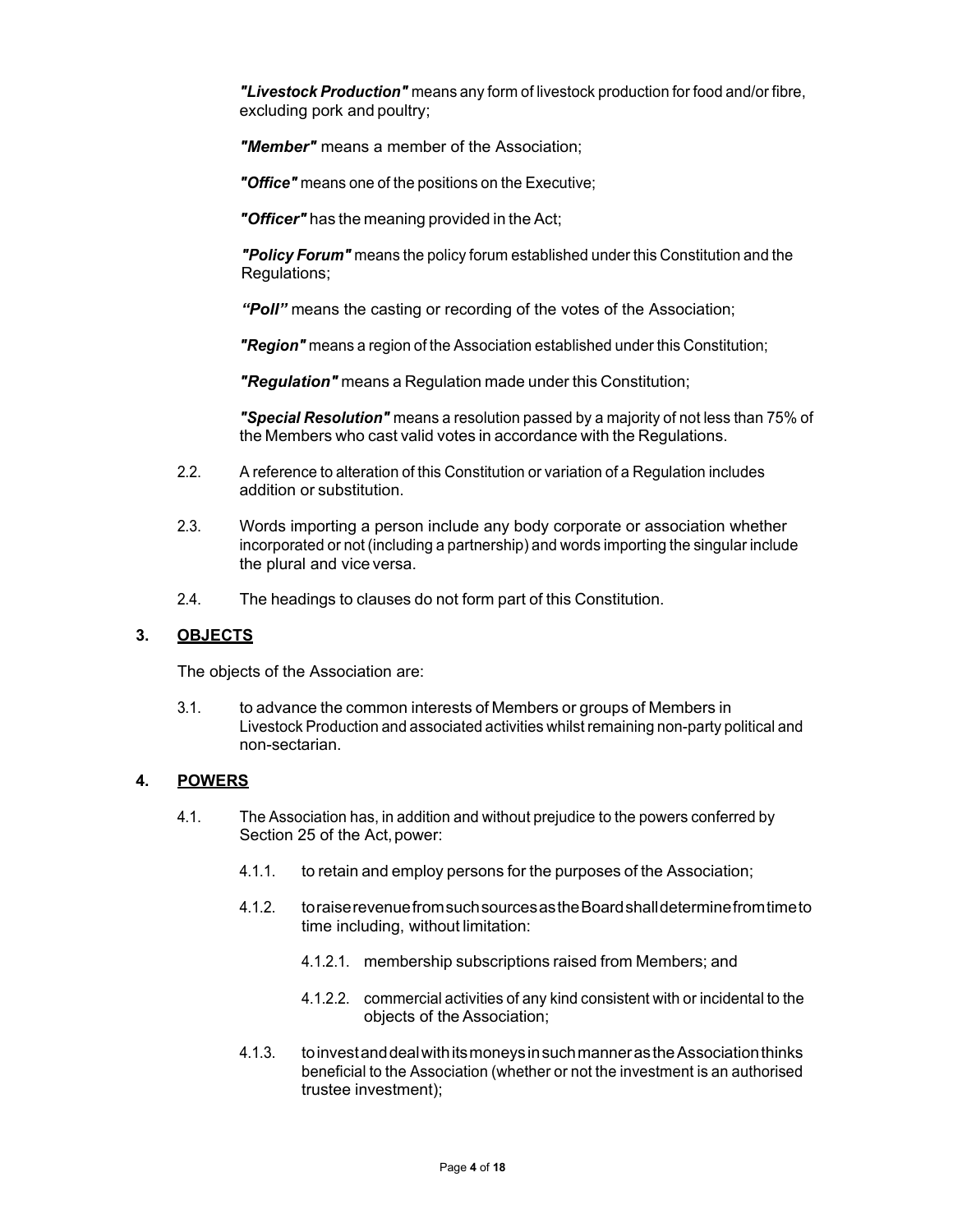- 4.1.4. to implement arrangements and procedures for the payment and collection of Industry Levies from Livestock Producers upon such terms and in such manner as the Board may determine;
- 4.1.5. to form or take part in the formation of companies, associations, partnerships, joint ventures, trusts or other arrangements for the purpose of giving effect to the objects of the Association; and
- 4.1.6. to do all such other lawful things as are incidental or conducive to the attainment of the objects of the Association or any of them; and
- 4.1.7. to make recommendations on Industry Levies to be voted on as ordinary resolutions at an Annual General Meeting or Special General Meeting.

# **PART 2: MEMBERSHIP**

#### **5. MEMBERS**

- 5.1. The Association consists of;
	- 5.1.1. Livestock Producers who pay Industry Levies; and
	- 5.2.2 Livestock Producers, or persons affiliated with or providing services to Livestock Producers, who pay subscriptions as defined in the Regulations.
- 5.2. The Board may make Regulations prescribing:
	- 5.2.1. categories of membership of the Association;
	- 5.2.2. availability of categories and admission to each category;
	- 5.2.3. rates of membership subscriptions applicable to Members generally or within categories or groups of Members and the manner of payment;
	- 5.2.4. rights of Members in particular categories to vote or to be eligible for election to positions within the Association;
	- 5.2.5. other attributes of categories of membership; and
	- 5.2.6. such other provisions relating to membership as the Board thinks fit.
- 5.3. A person is not eligible for membership in any category if, in the opinion of the Board, the person supports an organisation the objects of which are detrimental to carrying out any object of the Association.
- 5.4. A Member, not being a sole natural person in its own right, may, by notice in writing to the Association, appoint a natural person as its representative on the following basis:
	- 5.4.1. the Member may at any time, by notice in writing to the Association, revoke the appointment of the representative;
	- 5.4.2. subject to the Regulations, the representative is eligible to hold an office or other position under this Constitution or the Regulations or to act as a delegate of any kind as if he or she were a Member in the same category;
	- 5.4.3. the representative is entitled to cast the vote (if any) of the Member at any General Meeting of the Association or of any Arm of the Association;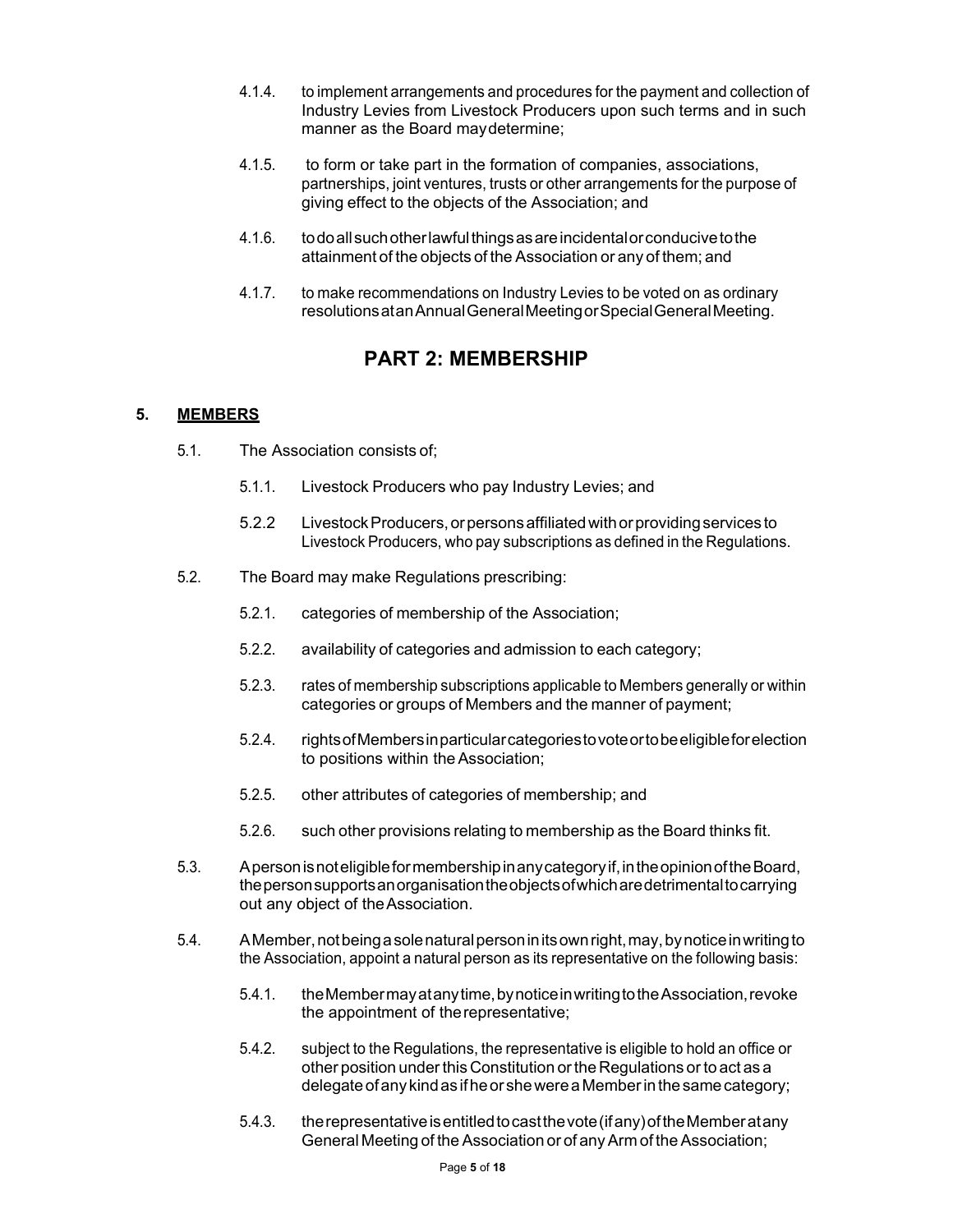- 5.4.4. in computing a quorum at any meeting, the representative is to be counted as if he or she were the Member; and
- 5.4.5. in all other respects, the representative acts in the place of the Member or as the agent of the Member as though he or she were the Member.

#### **6. CESSATION OF MEMBERSHIP**

6.1. A person ceases to be a Member if:

- 6.1.1. the person, being a natural person, dies or is or becomes a person whose affairs are administered under a statute relating to mental health;
- 6.1.2. the person, not being a sole natural person in its own right, is dissolved, or becomes devoid of function;
- 6.1.3. the person resigns by written notice to the Association;
- 6.1.4. the person fails to pay a subscription within the time allowed for payment and the Board determines that the person should cease to be a Member;
- 6.1.5. the person fails to comply with any lawful requirement under this Constitution or any Regulation and the Board determines that the person should cease to be a Member;
- 6.1.6. membership in the specified membership category ceases to be available to the person or the person otherwise ceases to be eligible to be a Member in the category;
- 6.1.7 the Member ceases to pay an Industry Levy or requests a refund of their Industry Levy and refuses to pay a subscription in lieu of the Industry Levy; or
- 6.1.8. the Board resolves to expel the person from membership on a charge of conduct detrimental to the interests of the Association.
- 6.2. In exercising its powers under this clause, the Board must adhere to the principles of natural justice and, in particular, where appropriate, must give the Member:
	- 6.2.1. written notice of the particulars of the allegation at least one calendar month before the meeting of the Board at which it is to be determined; and
	- 6.2.2. the opportunity to be heard or to make a written submission.
- 6.3. The Board must give due consideration to any submissions made by or on behalf of the Member and may, by resolution:
	- 6.3.1. expel the person from the Association;
	- 6.3.2. suspend the membership of the person for such time and on such conditions as the Board thinks fit;
	- 6.3.3. reprimand or caution the person in such terms as it thinks fit; or
	- 6.3.4. dismiss the charge.
- 6.4. The determination of the Board must be communicated to the person.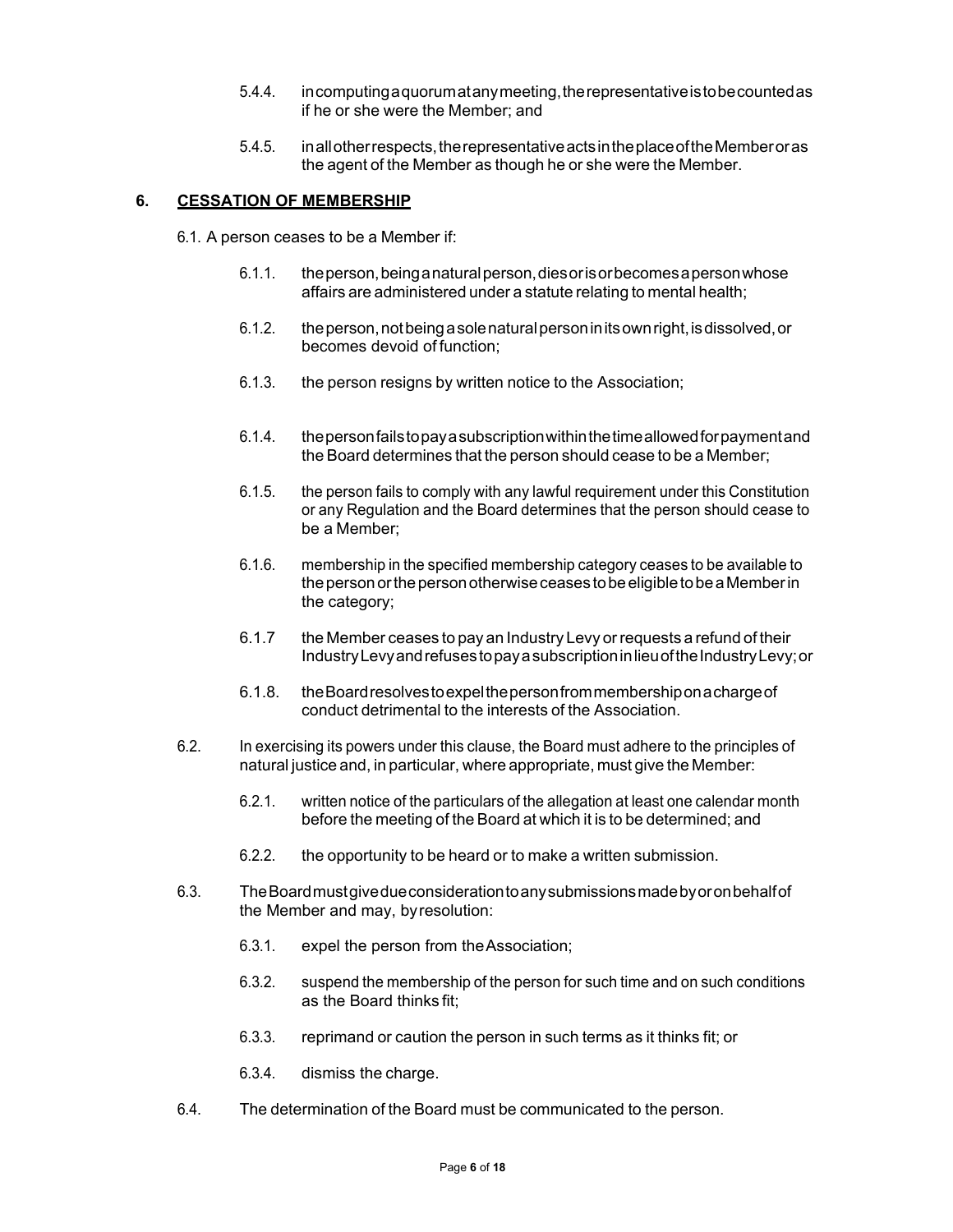6.5. The Board may reinstate to membership a person whose membership has been suspended or has ceased as from a day (including a past day) fixed by the Board on such conditions as the Board thinks fit.

# **PART 3: EXECUTIVE OF THE ASSOCIATION**

#### **7. EXECUTIVE**

The Executive of the Association are:

- 7.1. the President;
- 7.2. the Vice-President; and
- 7.3. the Treasurer,

who are members of the Board and will be elected by the Board Members from their number at the first Board Meeting following from an Annual General Meeting. Members of the Board who are not the Executive are General Board Members.

## **PART 4: THE BOARD**

#### **8. POWERS OF THE BOARD**

- 8.1. The management and control of the Association and of its funds and other property are vested in the Board, which may exercise all the powers of the Association save those that must, under this Constitution or by law, be exercised by the Association in General Meeting.
- 8.2. The Board may not borrow money without the consent of the Association in General Meeting, except to provide working capital for normal operations.
- 8.3. The Board must present at each Annual General Meeting:
	- 8.3.1. a report of the affairs of the Association; and
	- 8.3.2. audited Accounts of the Association.
- 8.4. An authorisation for payment by the Association or a cheque or order for payment drawn by the Association upon any person must be signed in such manner as the Board directs.
- 8.5. The Board may delegate any of its powers, either generally or in any particular case (whether by Regulation or otherwise):
	- 8.5.1. to the Executive; and
	- 8.5.2. to any Arm of the Association; and
	- 8.5.3. to any Board member or other person

in such manner as the Board thinks fit and may authorise sub-delegation. The Board may at any time withdraw any delegation or impose restrictions on its exercise. A delegation does not derogate from the power of the Board to act.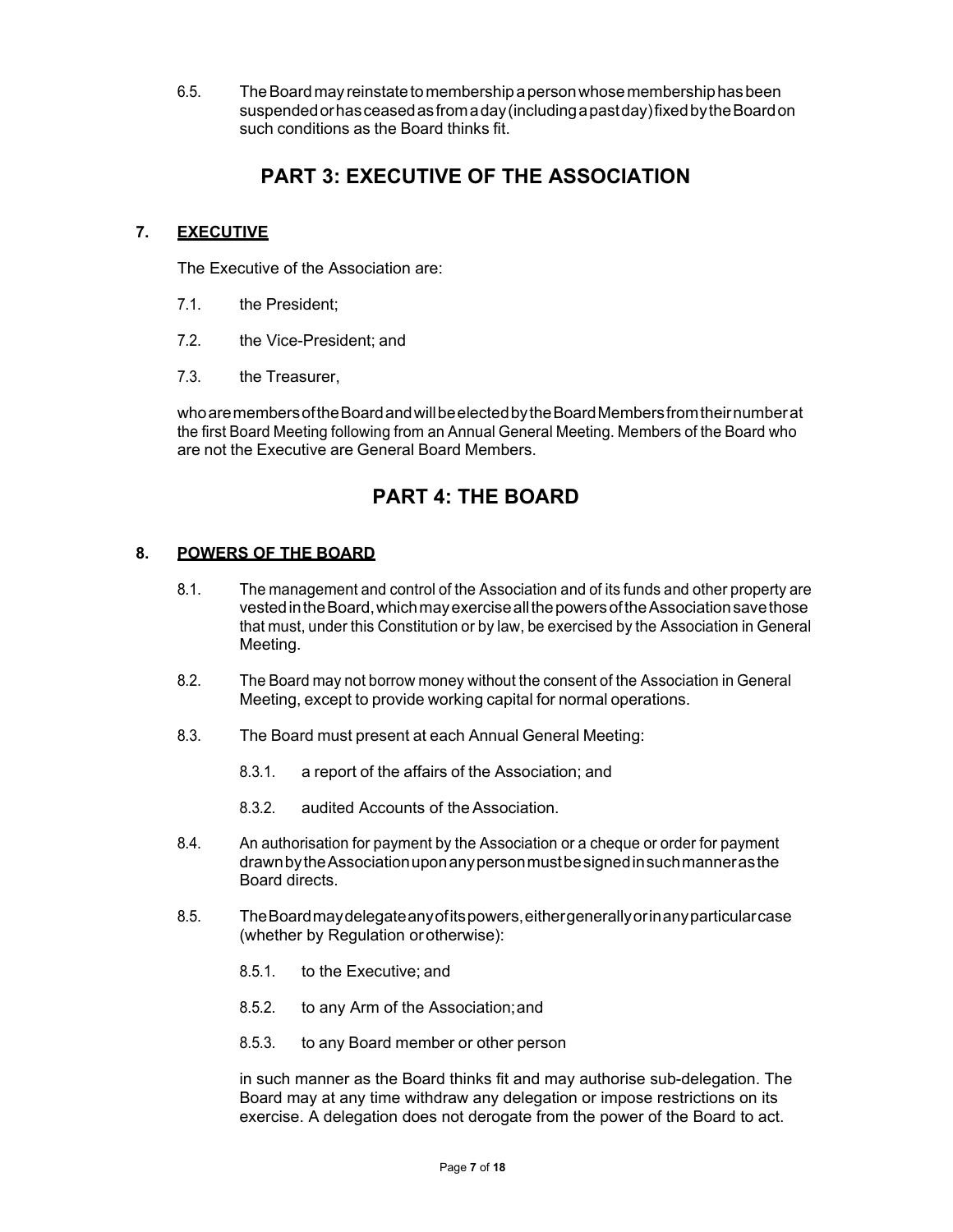- 8.6. The Board may, by invitation, appoint any person (whether a Member or not) to be an advisor to the Board and to undertake such functions and responsibilities as the Board may determine, on the basis that:
	- 8.6.1. the appointment of the advisor will be for such a period and on such terms as the Board decides;
	- 8.6.2. the advisor may attend such meetings of the Board as the Board determines; and
	- 8.6.3. the advisor will have no right to vote at any meeting of the Board.

#### **9. CONSTITUTION OF THE BOARD**

- 9.1. The Board of the Association comprises:
	- 9.1.1. The Executive; and
	- 9.1.2 up to seven (7) General Board Members

noting that at all times that the maximum number of Board Members will be ten (10).

- 9.2. Subject to clause 33.2 of this Constitution, the Board Members are to be elected for terms of two (2) years at an Annual General Meeting of the Association in the manner prescribed by the Regulations.
- 9.3. Elections of Board Members will operate on a two year cycle whereby:
	- a) in even years half the positions of the Board will be made vacant and nominations called to fill the vacated positions at the Annual General Meeting; and
	- b) in odd years those positions of the Board that were not vacated in the previous year are made vacant and nominations called to fill the vacated positions at the Annual General Meeting.
- 9.4. For the avoidance of doubt, the Members of the Association do not elect the Executive. If a vacancy exists in the any of the positions comprising the Executive, the elected Board Members shall fill these positions from their number. The remaining Board Members who are not the Executive will be General Board Members.
- 9.5. The Board may fill any casual vacancy of a Board Member by appointing a person eligible for election. A person appointed to fill a casual vacancy holds the office in an acting capacity only and must retire at the next Annual General Meeting.
- 9.6. Retiring Board Members are eligible for re-election.
- 9.7. Subject to Clause 11, each Board Member remains in office until the conclusion of the Annual General Meeting at which his or her successor is elected.

#### **10. NOMINATIONS FOR ELECTION**

- 10.1. Nominations of candidates for election as Board Members must be made in writing which must be:
	- 10.1.1. signed by a Member as proposer and by the candidate; and
	- 10.1.2. delivered to the Association at least six (6) weeks prior to the Annual General Meeting.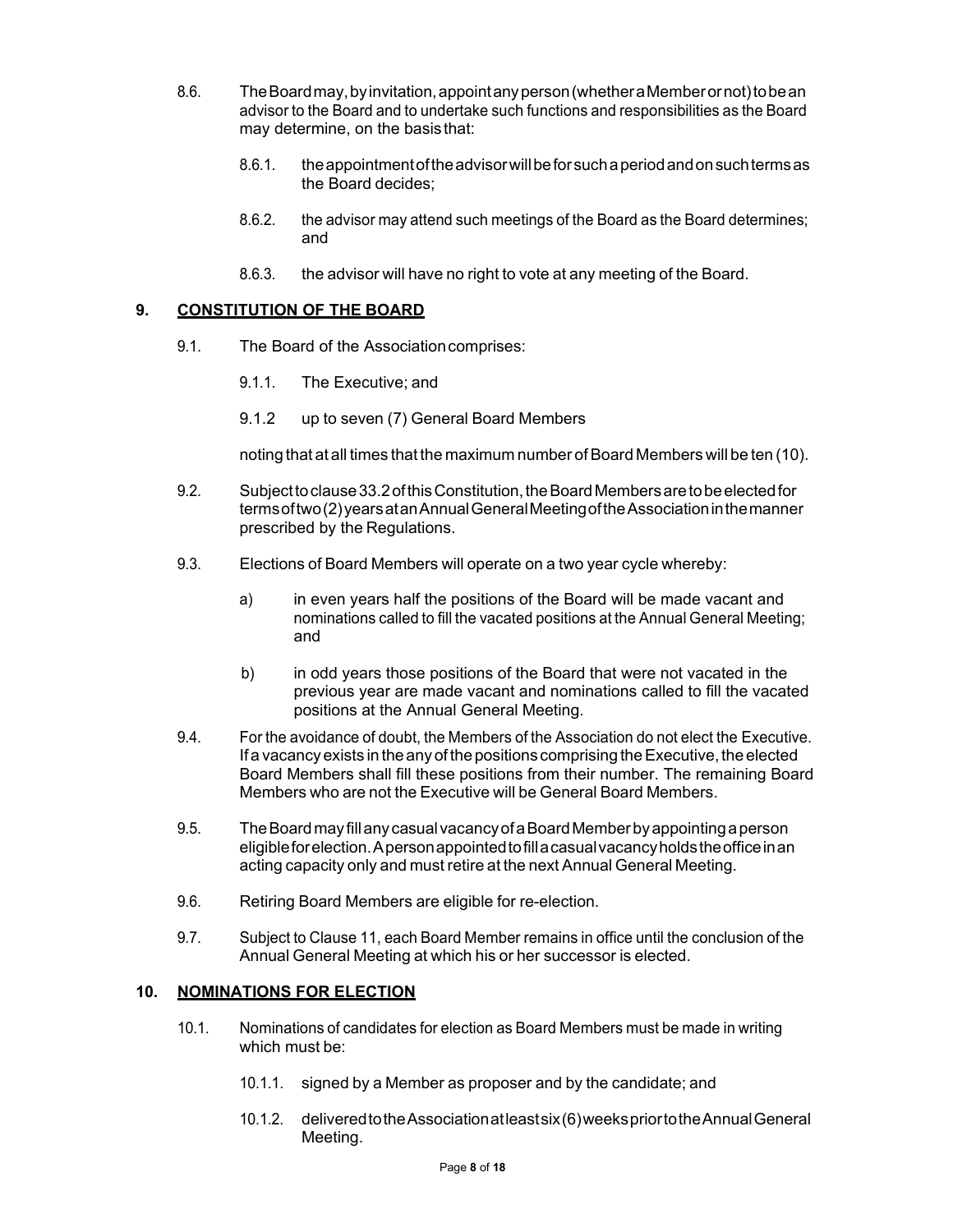- 10.2. If there is no written nomination for a position as a Board Member an oral nomination made at the Annual General Meeting by a Member may be accepted with the oral consent of the candidate, if he or she is present, or with his or her written consent, if he or she is not present.
- 10.3. Elections are to be conducted as prescribed by the Regulations.
- 10.4. There will be a maximum of 10 Board Members at any one time;
- 10.5 If the number of nominations for the vacant Board Member positions is less than or equal to the number of vacancies, then all those nominated are to be declared without the meeting proceeding to an election.
- 10.6. Candidates are to be elected on a "first past the post" basis by Members of the Association who are, under the Regulations, eligible to vote.

#### **11. CEASING TO BE AN OFFICER OR BOARD MEMBER**

- 11.1. The position of an Officer or a Board Member becomes vacant if the incumbent:
	- 11.1.1. dies or is or becomes a person whose affairs are administered under a statute relating to mental health;
	- 11.1.2. ceases to be eligible for the position under this Constitution;
	- 11.1.3. ceases by statute to hold the position or is prohibited by statute from holding the position;
	- 11.1.4. resigns by notice in writing to the Association;
	- 11.1.5. is directly or indirectly interested in any contract or proposed contract with the Association and fails to disclose the nature of his or her interest as required by the Act; or
	- 11.1.6. is removed from his or her position by a resolution of the Association in General Meeting.
- 11.2. On a motion in General Meeting to remove a Board Member from his or her position, the respondent must be given an opportunity to be heard.

#### **12. PROCEEDINGS OF THE BOARD**

- 12.1. The Board shall meet at the time and manner as set out in the Regulations.
- 12.2. Notice of every meeting of the Board must be given by such means as is convenient (including, in case of emergency, by telephone) to each member of the Board, but no such notice needs to be given to any member of the Board who is, for the time being, absent from Australia or has been granted leave of absence by the Board.
- 12.3. The Board may meet in person or by means of a contemporaneous linking together by telephone or other method of audio or audio visual communication. All of the provisions of this Constitution relating to meetings of the Board apply, as far as possible and with any necessary changes, to meetings of the Board by telephone or audio or audio visual communication.
- 12.4. A member of the Board taking part in a meeting by telephone or audio or audio visual communication: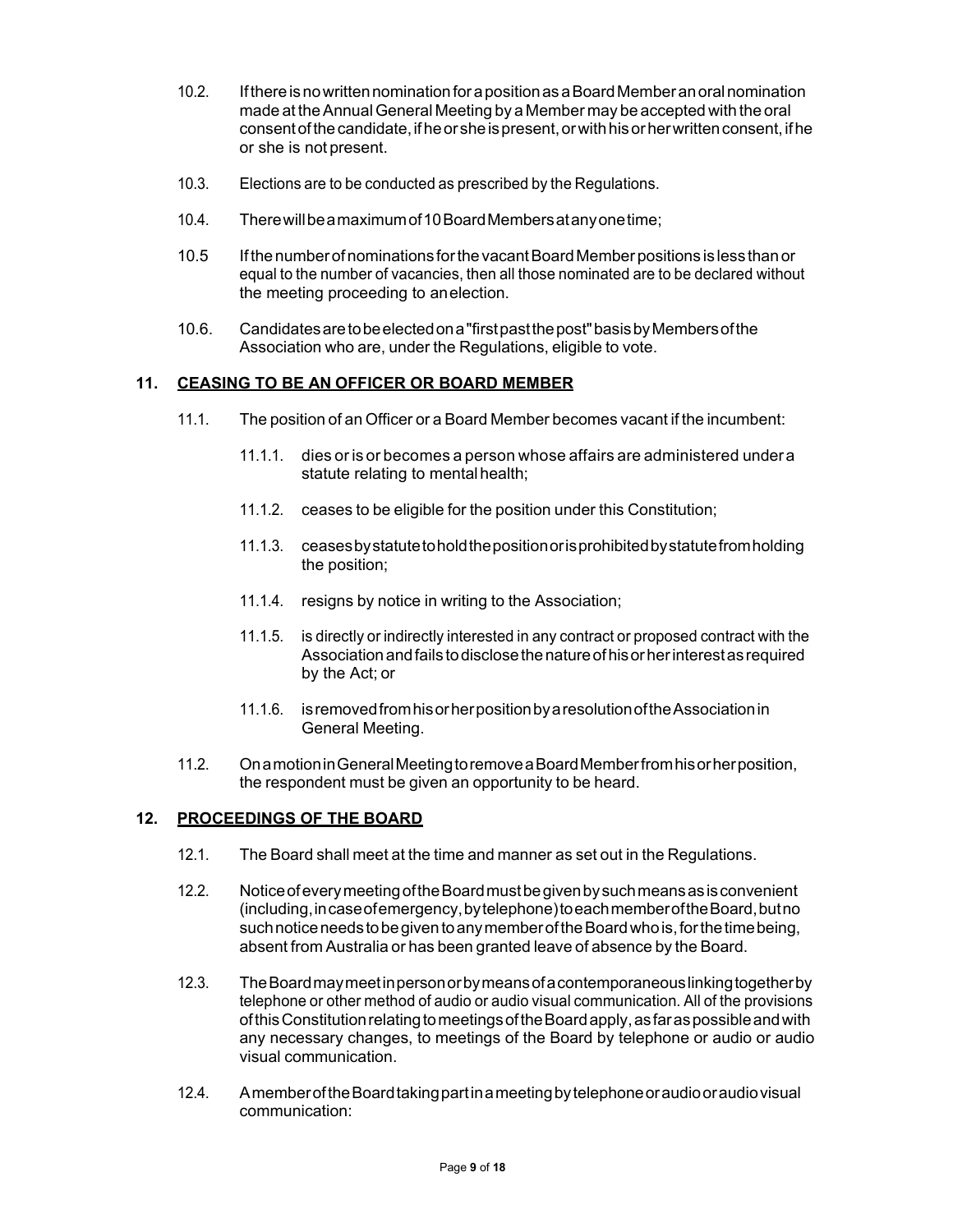- 12.4.1. is to be considered present in person at the meeting;
- 12.4.2. must not leave the meeting by disconnecting the telephone or other communication device without first advising the person presiding at the meeting; and
- 12.4.3. will conclusively be presumed to have been present and to have formed part of the quorum at all times during the meeting unless he or she has previously given such advice.
- 12.5. A resolution in writing signed by all the members of the Board for the time being entitled both to receive notice of a meeting of the Board and to vote on the resolution, is as valid and effectual as if it had been passed at a meeting of the Board duly convened and held. Any such resolution may consist of several documents in the same form each signed by one (1) or more of the Board members. If the documents are signed on different days, the meeting will be taken to have been held on the day on which a document was last signed by a member of the Board unless the document, by its terms, is said to take effect from another date. A facsimile transmission or other document produced by mechanical or electronic means under the name of a member of the Board, with that person's authority, will be considered to be a document in writing signed by the Board member.
- 12.6. At all meetings of the Board:
	- 12.6.1. the President; or
	- 12.6.2. in the absence of the President, the Vice-President; or
	- 12.6.3. in the absence of the President and Vice-President, a General Board Member appointed by the meeting,

is to preside.

- 12.7. The quorum for a meeting of the Board is half plus one (1) of the elected Board Members present in person or by proxy.
- 12.8. Questions arising at a meeting of the Board are to be decided by a majority of votes, each Board Member having one (1) vote. In the case of an equality of votes, the person presiding has a second or casting vote.
- 12.9. The Board may act notwithstanding any vacancy but if the number of Board Members is less than a quorum, the Board may act only to fill a vacancy or to call a General Meeting.
- 12.10. Subject to this Constitution, the Board may regulate its business and proceedings in such manner as it thinks fit. The Chief Executive Officer must, on the requisition of the President or five (5) other Board Members, summon a meeting of the Board.
- 12.11. The Board must cause minutes of its proceedings and Accounts of the Association to be kept, arrange for an annual audit and furnish reports and Accounts to the Annual General Meeting of the Association.
- 12.12. The validity of the acts of the Board is not affected by any defect in the appointment of a Board member or disqualification of a Board Member not drawn to the attention of the Board at the time.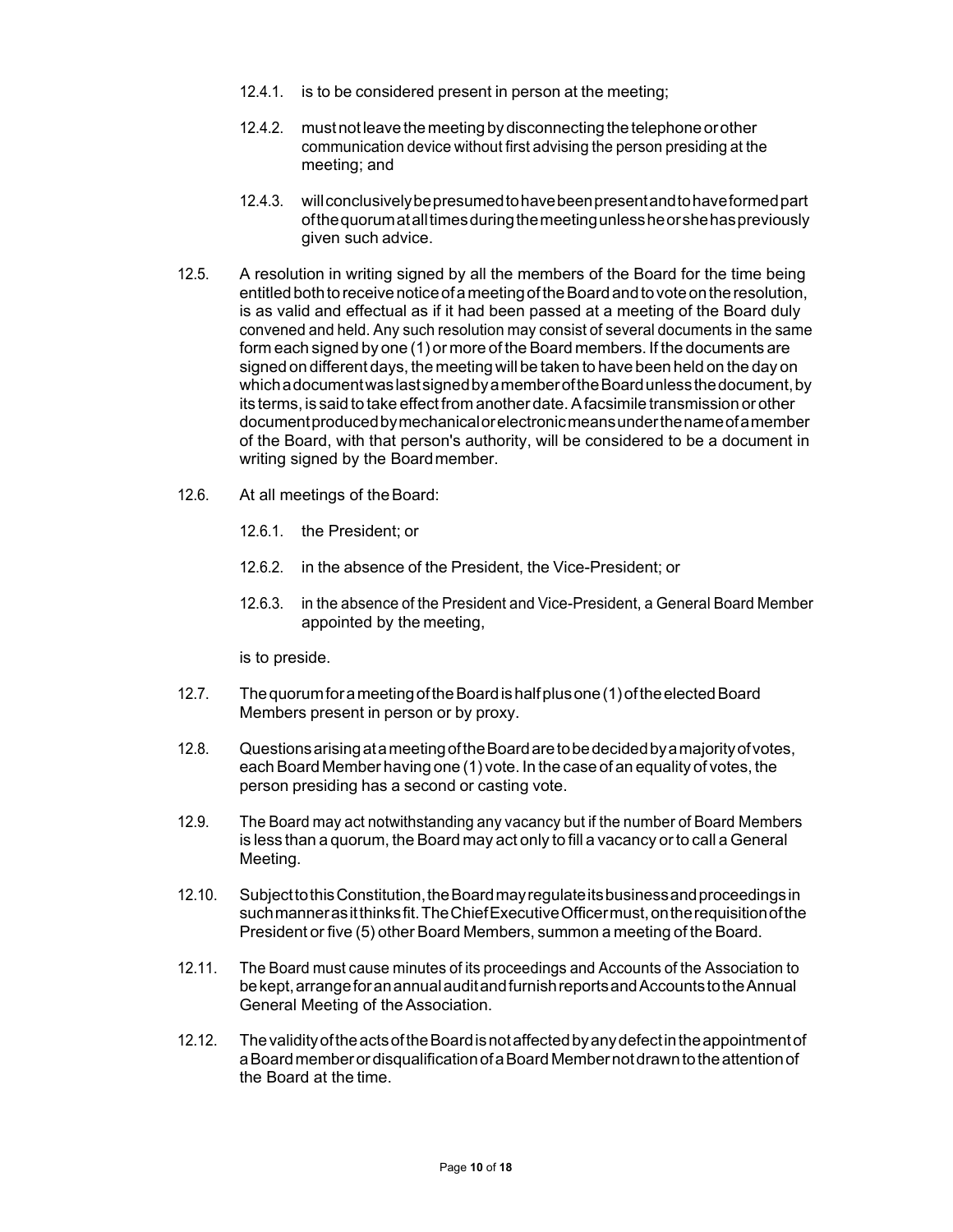#### **PART 5: ARMS OF THE ASSOCIATION**

#### **13. THE POLICY FORUM**

- 13.1. The Policy Forum comprises:
	- 13.1.1. the President;
	- 13.1.2. one (1) other member of the Board nominated annually by the Board; and
	- 13.1.3. other members as elected under Clause 33.3.
- 13.2. The Policy Forum is to monitor policy overview and development and make recommendations to the Board.
- 13.3. The Policy Forum may establish specialised reference groups ("**Reference Groups**") in relation to specific issues if it thinks fit.

#### **14. REGIONS**

- 14.1 The regional boundaries to aligned with Landscape SA board regions as proclaimed under the Landscape South Australia Act 2019.
	- 14.1.1 "Pastoral" Alinytjara Wilurara and SA Arid Lands regions.
	- 14.1.2 "Western" Eyre Peninsula region.
	- 14.1.3 "South East" –. Limestone Coast region
	- 14.1.4 "Central" –. Hills and Fleurieu, and Murraylands and Riverland regions
	- 14.1.5 "Mid North" –. Northern and Yorke region
	- 14.1.6 "Kangaroo Island" Kangaroo Island region
- 14.2. Within each Region there is to be a regional group comprising:
	- 14.2.1. the chair ("**Regional Chair**"), and
	- 14.2.2. other members, collectively known as ( "**the Regional Group**")

all of whom are to be elected by the members of the Regional group.

- 14.3. Each Regional Group must meet at such times and in such manner as it determines.
- 14.4. Each Regional Group must keep the Board informed of its deliberations and decisions. In particular and without limiting the generality of the foregoing, each Regional Chair must maintain regular communication with the President regarding the activities of the Regional Group.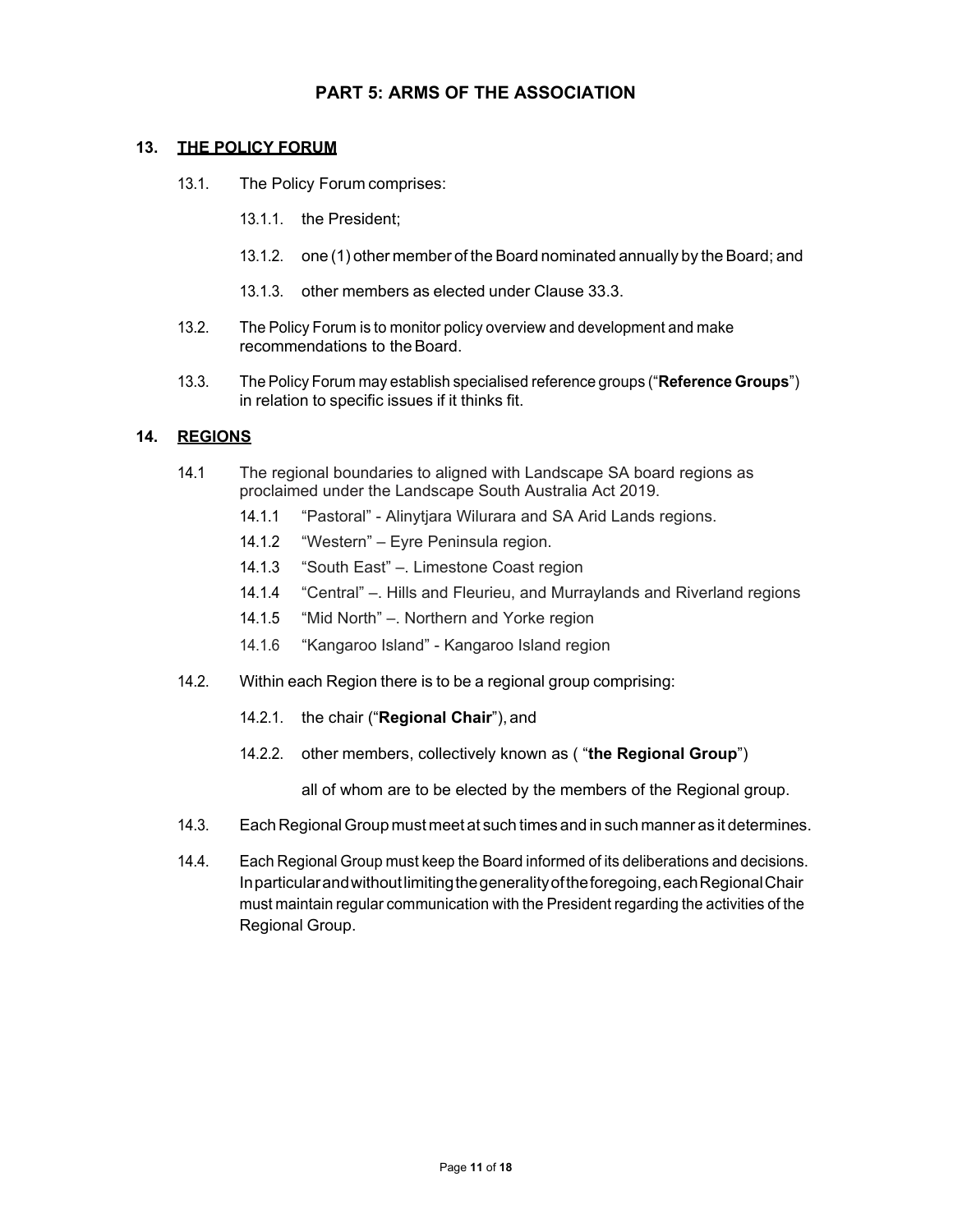#### **15. COMMITTEES**

- 15.1. The Board may appoint committees for such purposes and with such powers as the Board determines.
- 15.2. Members of committees:
	- 15.2.1. need not be members of the Board;
	- 15.2.2. may be appointed for such terms as the Board decides; and
	- 15.2.3. may be removed by the Board at any time.
- 15.3. The determinations of any committee are subject to confirmation by the Board unless the Board has given the committee full power to act.
- 15.4. Each committee must elect its own chair.
- 15.5. A committee must keep the Board informed of its deliberations and decisions.
- 15.6. Subject to this Constitution and the Regulations, a committee may regulate its business and proceedings in such manner as it thinks fit.

#### **PART 6: CHIEF EXECUTIVE OFFICER**

#### **16. CHIEF EXECUTIVE OFFICER**

- 16.1. The day to day operations of the Association (including the day to day operation of each Committee and Section) are to be managed by the Chief Executive Officer and staff of the Association acting under the direction of the Chief Executive Officer.
- 16.2. The Chief Executive Officer is to have all powers which are necessary or desirable to:
	- 16.2.1. manage the ordinary functions of the Association;
	- 16.2.2. implement policies and decisions of the Board; and
	- 16.2.3. manage staffing levels of the Association.
- 16.3 The Chief Executive Officer is permitted to attend Board Meetings, however will not hold any voting rights.

#### **PART 7: MEETINGS**

#### **17. GENERAL MEETINGS**

- 17.1. An Annual General Meeting of the Association must be held within five (5) months after the end of the Financial Year on a day and at a place and time fixed by the Board.
- 17.2. A Special General Meeting may be called by the Board at any time and must be called by the Board on a requisition made by three (3) Regions, provided that any such requisition: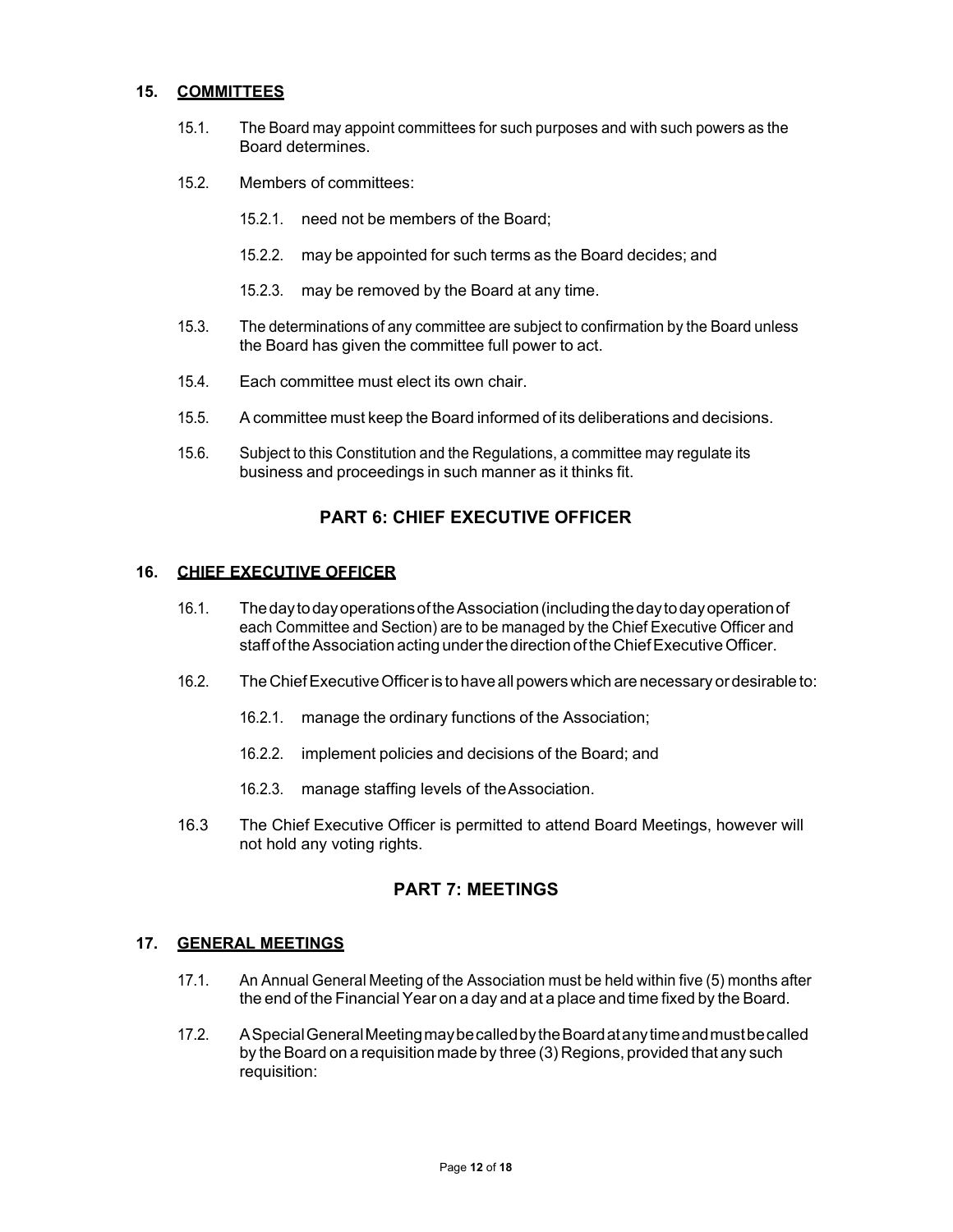- 17.2.1. must be in writing;
- 17.2.2. must state the purpose or purposes of the meeting; and
- 17.2.3. must be delivered to the Association.
- 17.3. At least thirty (30) days notice, in writing or Electronic Communication, must be given to Members of the holding of a General Meeting and of the business to be transacted.
- 17.4. No business, except of a formal nature, can be transacted at a General Meeting unless such business has been specified in the notice convening the meeting.
- 17.5. At the Annual General Meeting, the business will be:
	- 17.5.1. to confirm the minutes of the last preceding Annual General Meeting and of any Special General Meeting held since that meeting;
	- 17.5.2. to receive from the Board a report of the proceedings of the Association and audited Accounts for the preceding financial year;
	- 17.5.3. to elect the Board Member(s) whose position falls due for election in the relevant year; and
	- 17.5.4. to deal with such other business as is permitted by Regulation.
- 17.6. Any Member of the Association is entitled to attend a General Meeting of the Association.
- 17.7. A General Meeting is not invalidated by failure to give notice to any Member.
- 17.8. The Board shall convene a Special General Meeting for the purpose of considering a matter submitted or is requisitioned under sub-clause 17.2.

#### **18. VOTING**

- 18.1. Each Member who is entitled under the Regulations to vote has one (1) vote on a resolution or in an election and each vote has equal value.
- 18.2. The Board may make Regulations specifying the methods by which Members may vote:
	- 18.2.1. for the election of Board Members;
	- 18.2.2. at General Meetings;
	- 18.2.3. at meetings of Arms of the Association; and
	- 18.2.4. for other purposes specified in the Regulations,

and no vote will be valid unless it is cast in accordance with the Regulations.

- 18.3. The methods of voting to be specified in the Regulations may include voting by Members:
	- 18.3.1. in person;
	- 18.3.2. by proxy;
	- 18.3.3. by post; and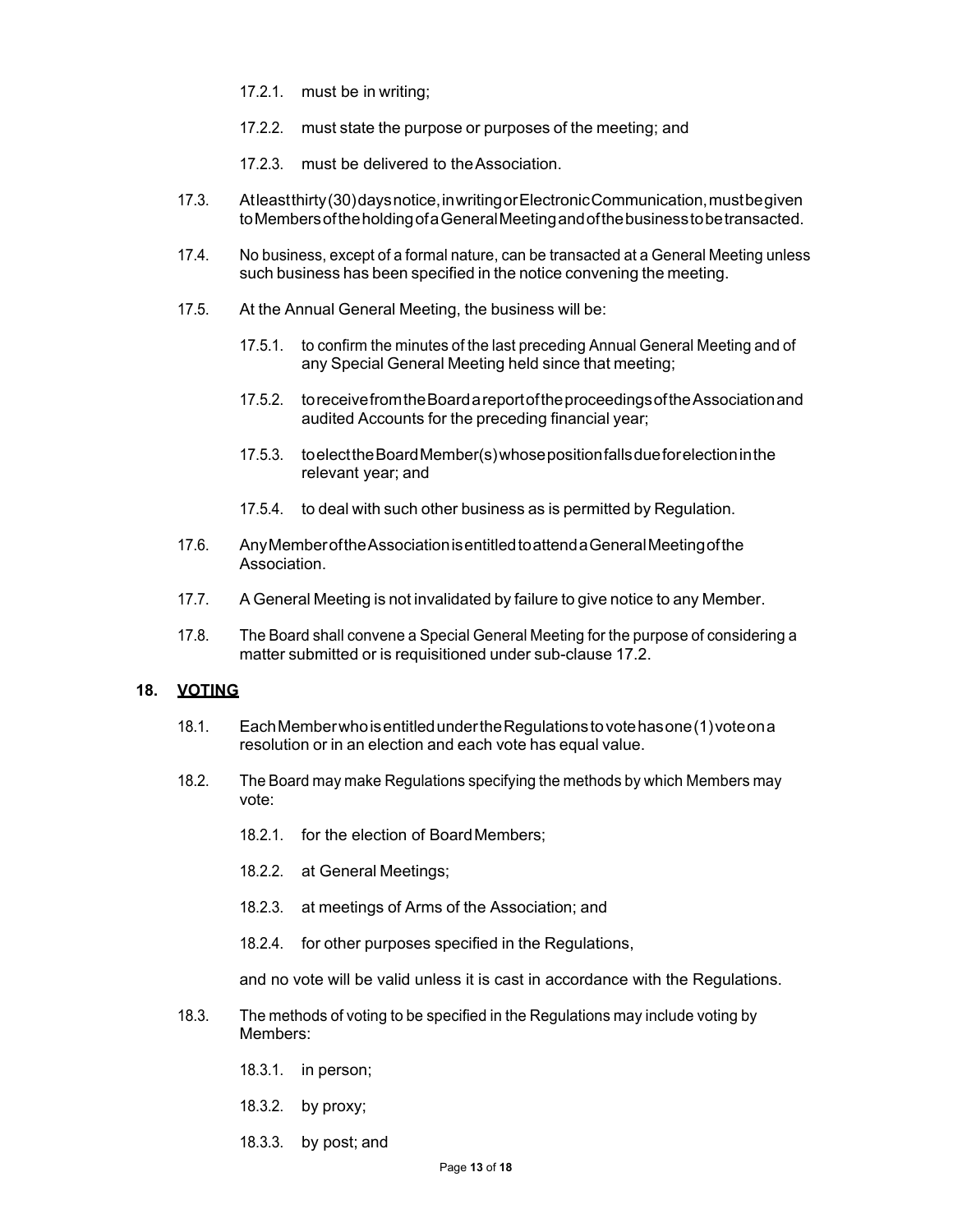18.3.4. by electronic online or such other means as the Regulations may prescribe.

#### **19. PROCEEDINGS AT A GENERAL MEETING**

- 19.1. At a General Meeting of the Association:
	- 19.1.1. the President; or
	- 19.1.2. in the absence of the President, the Vice-President; or
	- 19.1.3. in the absence of the President and the Vice-President, a General Board Member,

is to preside.

- 19.2. The quorum at a General Meeting is thirty (30) Members present in person or by proxy.
- 19.3. Subject to this Constitution and the Regulations and except in the case of a Special Resolution, all resolutions are to be decided by a majority of the votes of Members participating in the vote.
- 19.4. Unless a poll is demanded, a resolution put to a General Meeting is to be decided upon a show of hands of Members present in person and a tally of other votes which have been validly cast in accordance with the Regulations.
- 19.5. Ten (10) Members present in person or by proxy may demand a poll.
- 19.6. A poll is to be conducted in such manner as is prescribed by Regulation or failing prescription by Regulation, in such manner as the chairperson determines.
- 19.7. In the case of an equality of votes, the person presiding has a second or casting vote, both on a show of hands and on a poll.
- 19.8. Subject to this Constitution, the Regulations and in particular and without limiting the generality of the foregoing, Standing Orders made by Regulation, a General Meeting of the Association is to be conducted in accordance with the rulings of the person presiding.
- 19.9. Notice need not be given to Members of an adjournment of a meeting unless new business is to be dealt with.

#### **20. PROXY VOTING**

- 20.1. Any Member who is entitled to vote may appoint in writing another Member who is a natural person to be his, her or its proxy and to attend and vote at any meeting of the **Association**
- 20.2. An instrument of proxy must be in such form as the Board may determine and must be delivered or posted addressed to the Chief Executive Officer at the principal office of the Association so as to be received at least three (3) clear business days before the date of the meeting to which it relates.
- 20.3. For the purpose of this clause a "business day" means any day other than a Saturday, a Sunday or a public holiday observed in the City of Adelaide.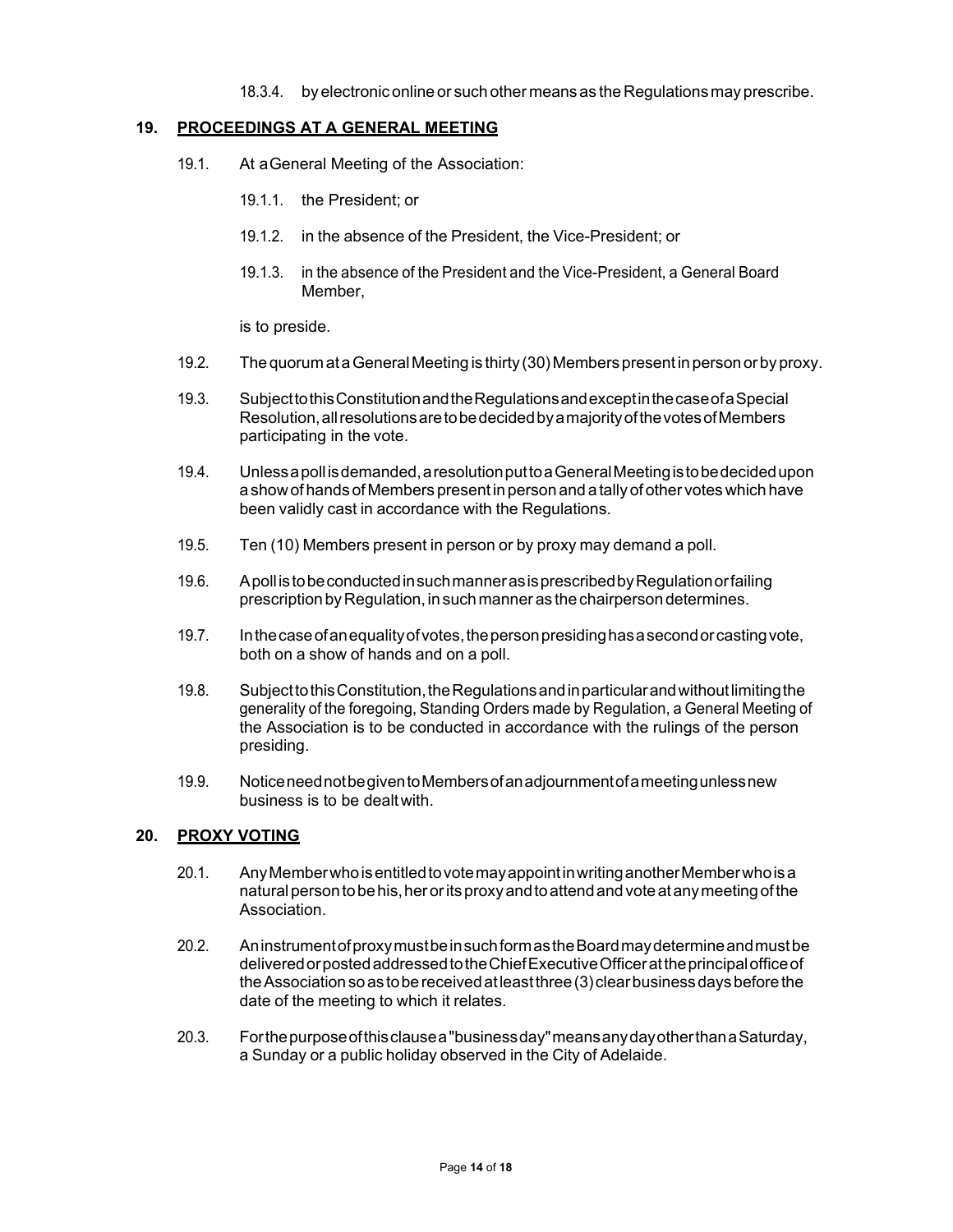#### **PART 8: MISCELLANEOUS**

#### **21. NOTICES**

21.1. Any notice to be given to any person for the purposes of this Constitution may be given to the person by delivering the notice to the person personally or by posting or delivering by Electronic Communication the notice to the person at an address supplied by the person to the Association for the giving of notices or at the address of the last known or most usual place of residence or business of the person or of the registered office of the person or leaving the notice at any such address.

A notice sent by post is taken to have been given on the day on which it would be delivered in the ordinary course of post.

- 21.2. A notice to be given to a Regional Group may be given to the Secretary (if any) of the relevant body or, if there is no Secretary, then to the person nominated by the body to receive notices on its behalf.
- 21.3. Notice of a general meeting of any Arm of the Association may be given in such manner (including publication) as is prescribed by the Regulations.
- 21.4. Where a number of days' notice is required, the day on which the notice is given is not counted but the day on which the notice expires is counted.
- 21.5. Every Arm of the Association must use its best endeavours to intimate as early as possible to its members the forthcoming programme of meetings and other events of the Association and of that particular Arm of the Association:
	- 21.5.1. by the media; or
	- 21.5.2. by a newsletter,

but no act of an Arm of the Association is invalidated by any failure on its part to comply with this sub-clause.

#### **22. MINUTES**

- 22.1. Minutes of all proceedings of General Meetings and of meetings of the Board must be kept in accordance with the requirements of the Act.
- 22.2. The minutes must be confirmed by the Members present at a subsequent meeting and must be signed by the person who presided at the meeting at which the proceedings took place or by the person presiding at the meeting at which the minutes are confirmed.

#### **23. FINANCIAL YEAR**

The financial year of the Association commences on the 1<sup>st</sup> day of July and ends on the 30<sup>th</sup> day of June in the following year.

#### **24. REGULATIONS**

- 24.1. The Board may make, amend and repeal such Regulations as are contemplated by this Constitution or as are necessary or convenient for the purposes of this Constitution, and may vary or revoke any Regulation.
- 24.2. Regulations bind the Association and Members.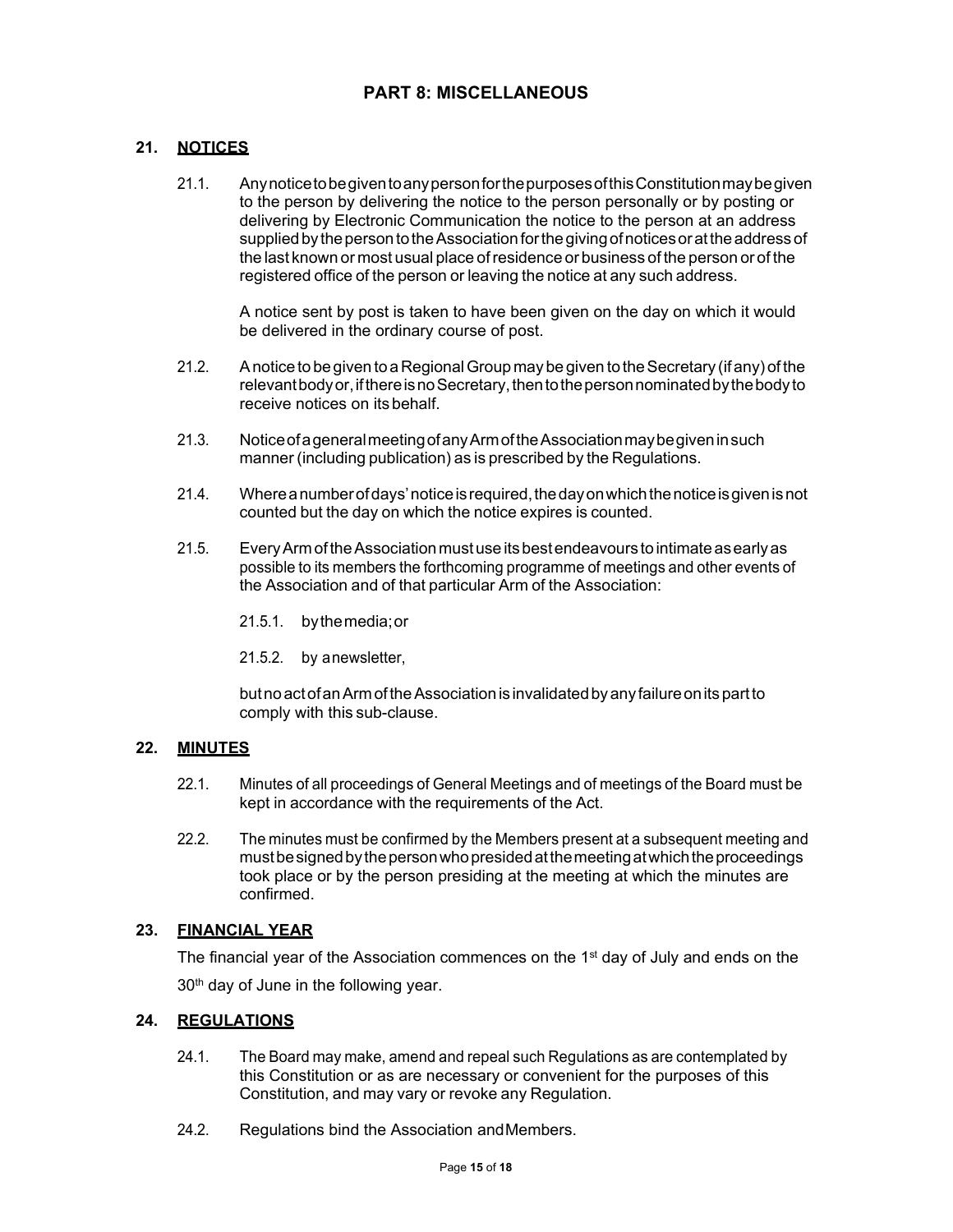- 24.3. On making a Regulation, the Board must promulgate the Regulation by notice to Members. Publication of the Regulation in a newsletter distributed to Members is sufficient and effective notwithstanding that the newsletter is not received by every Member.
- 24.4. A Regulation takes effect on the day of its publication in the newsletter or on such other day as the Board determines.
- 24.5. Subject to the Regulations, except where the context otherwise requires or some other meaning is clearly intended, an expression in a Regulation has the same meaning as is conferred on it by this Constitution.
- 24.6. Any Regulations annexed to this Constitution at the time it is adopted have the same effect as if made by the Board immediately following the adoption of this Constitution and are to take effect then.

#### **25. COMMON SEAL**

The common seal of the Association may only be affixed to an instrument pursuant to a resolution of the Board and in the presence of two members of the Board or one member of the Board and another person authorised by the Board.

#### **26. AUDIT OF ACCOUNTS**

- 26.1. The Board:
	- 26.1.1. must appoint a person or persons who are qualified under the Act to be the Association's auditor or auditors;
	- 26.1.2. may remove an auditor from office; and
	- 26.1.3. must determine the remuneration of auditors.
- 26.2. The auditor or auditors must examine and audit the Accounts of the Association in accordance with the Act and report on the Accounts at such times as the Board requires.

#### **27. PUBLIC OFFICER**

Unless the Board otherwise determines, the Chief Executive Officer is the Public Officer of the Association for the purposes of the Act.

#### 28. INDEMNITY

- 28.1. The following persons, namely:
	- 28.1.1. each Officer;
	- 28.1.2. each Board Member;
	- 28.1.3. each Officer of a Regional Group;
	- 28.1.4. each committee member;
	- 28.1.5. the Chief Executive Officer and all other employees of the Association; and
	- 28.1.6. such other persons as may be prescribed by Regulation.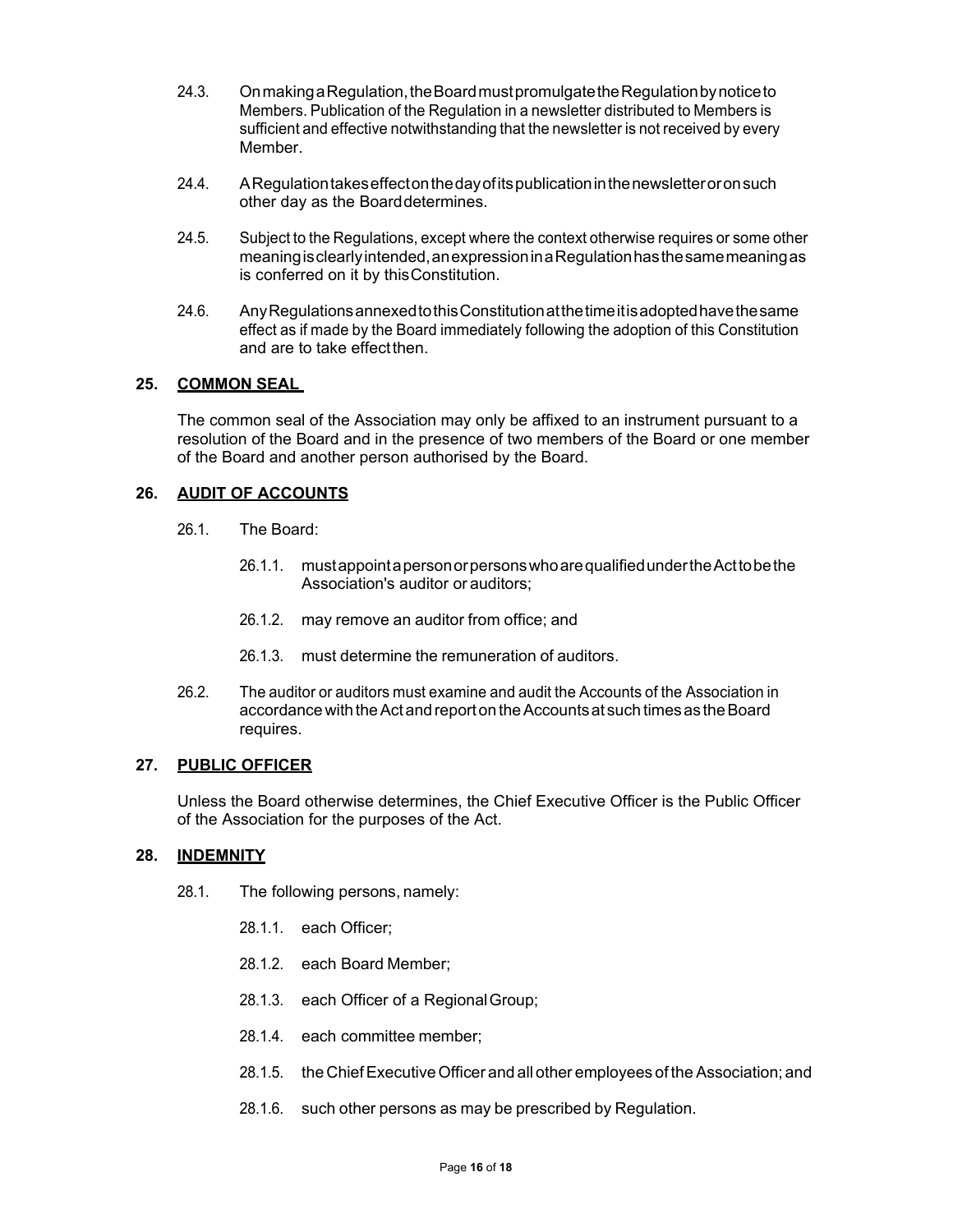will be indemnified by the Association to the extent permitted by statute in respect of any claim by any person against him or her arising out of his or her involvement in good faith in the affairs of the Association.

- 28.2. The Association may, to the extent permitted by the Act:
	- 28.2.1. purchase and maintain insurance; and
	- 28.2.2. pay or agree to pay premiums for insurance,

for any person to whom clause 28.1 applies against any liability the person incurs as an Officer or in another capacity specified in clause 28.1 including, but not limited to, liability for negligence or for reasonable costs and expenses incurred in defending legal proceedings, whether civil or criminal and whatever their outcome.

#### **29. ALTERATION OF CONSTITUTION**

This Constitution may only be altered, rescinded or replaced by a Special Resolution carried at a General Meeting of the Association.

#### **30. ASSOCIATION TO BE NON-PROFIT**

The income and property of the Association must be applied solely towards the promotion of the objects of the Association and no portion may be paid or transferred directly or indirectly by way of dividend, bonus or otherwise by way of profit to Members or relatives of Members. Nothing in this clause prevents the payment in good faith of remuneration to any employee of the Association or to any member of the Association for any service actually rendered to the Association or a reasonable recompense for property made available to the Association or expense incurred on behalf of the Association.

#### **31. TAX EXEMPT STATUS**

The Association established for the purpose of promoting the development of Australian farming resources including:

- 31.1. animal husbandry and rearing of animals; and
- 31.2. pastoral pursuits; and
- 31.3. agricultural,

and is not carried on for the profit or gain of its individual Members. The Association is exempt from Income Tax by virtue of Section 50-1 of the *Income Tax Assessment Act 1997*.

#### **32. DISPOSAL OF ASSETS ON WINDING UP**

- 32.1 The Association may be wound up or deregistered in the manner provided for in the Act.
- 32.2 Members will not be liable to contribute towards the payment of the debts and liabilities of the Association or the costs, charges and expenses of a winding up or deregistration of the Association.
- 32.3 If upon winding up of the Association there remains after the satisfaction of all its liabilities any 'surplus assets' as defined in the Act, the surplus must not be paid to, or distributed among, the Members but must be handed to such other institution or